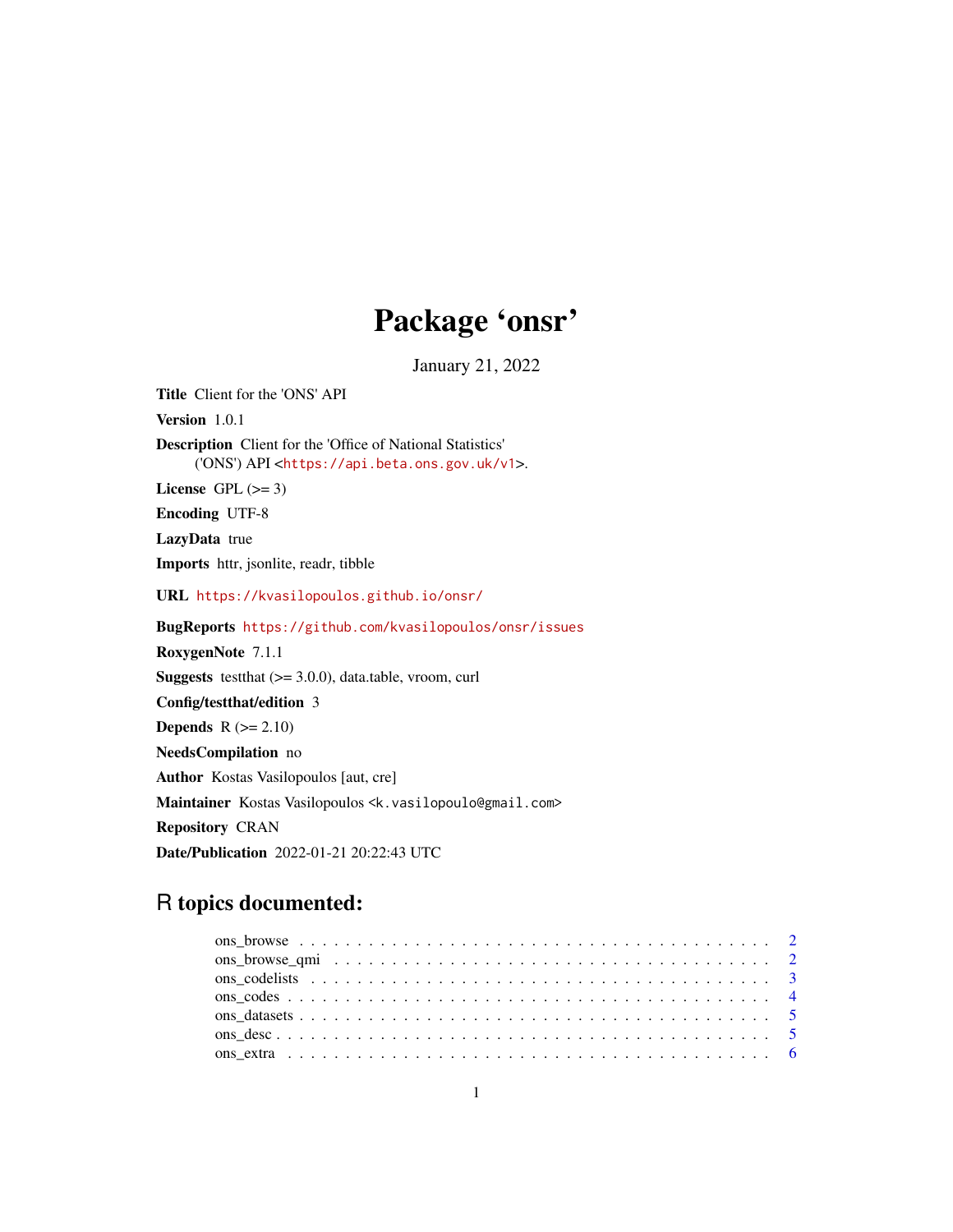<span id="page-1-0"></span>

| Index |  |  |  |  |  |  |  |  |  |  |  |  |  |  |  |  |  |  |  |
|-------|--|--|--|--|--|--|--|--|--|--|--|--|--|--|--|--|--|--|--|
|       |  |  |  |  |  |  |  |  |  |  |  |  |  |  |  |  |  |  |  |
|       |  |  |  |  |  |  |  |  |  |  |  |  |  |  |  |  |  |  |  |
|       |  |  |  |  |  |  |  |  |  |  |  |  |  |  |  |  |  |  |  |

ons\_browse *Quickly browse to ONS' developer webpage*

#### Description

This function take you to the ONS' developer webpage.

#### Usage

ons\_browse()

#### Value

An atomic character vector with the url of the webpage

#### Examples

ons\_browse()

| ons_browse_qmi |       |  |  | Quickly browse to dataset's Quality and Methodology Information |  |
|----------------|-------|--|--|-----------------------------------------------------------------|--|
|                | (OMI) |  |  |                                                                 |  |

#### Description

This function take you to the QMI.

#### Usage

ons\_browse\_qmi(id = NULL)

#### Arguments

id [character] Id that represents a dataset.

#### Value

An atomic character vector url with of the webpage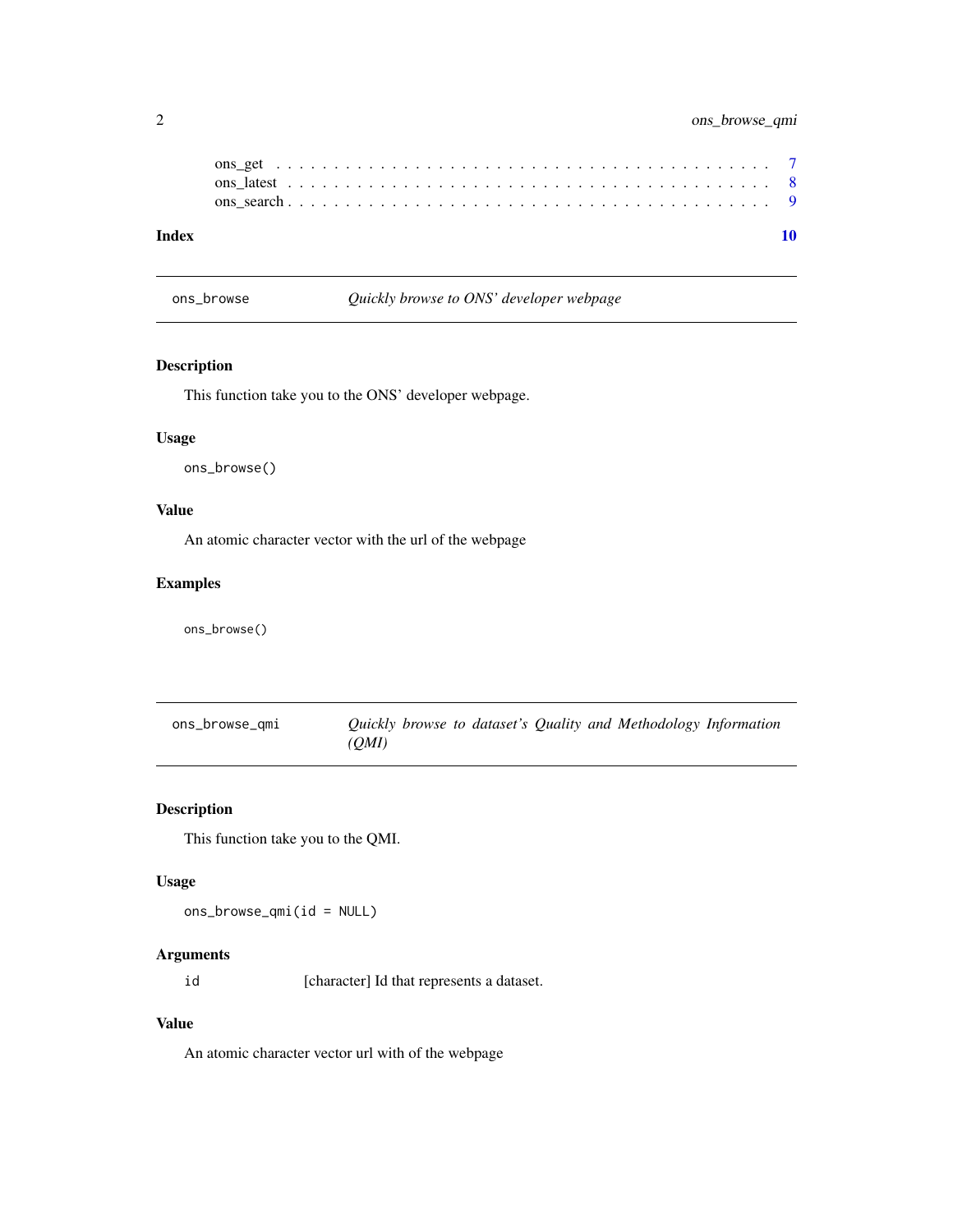#### <span id="page-2-0"></span>ons\_codelists 3

#### Examples

ons\_browse\_qmi("cpih01")

ons\_codelists *Explore codes and lists*

#### Description

Used to get details about codes and code lists stored by ONS. Codes are used to provide a common definition when presenting statistics with related categories. Codes are gathered in code lists, which may change over time to include new or different codes. The meaning of a code should not change over time, but new codes may be created where new meaning is required.

#### Usage

```
ons_codelists()
ons_codelist(code_id = NULL)
ons_codelist_editions(code_id = NULL)
ons_codelist_edition(code_id = NULL, edition = NULL)
```
#### Arguments

| code id | [character]. The id of a codelist.                                                   |
|---------|--------------------------------------------------------------------------------------|
| edition | [character] A subset of the dataset representing a specific time period. For some    |
|         | datasets this edition can contain all time periods (all historical data). The latest |
|         | version of this is displayed by default.                                             |

#### Value

A list or character vector.

#### Examples

```
ons_codelists()
ons_codelist(code_id = "quarter")
#editions
ons_codelist_editions(code_id = "quarter")
ons_codelist_edition(code_id = "quarter", edition = "one-off")
```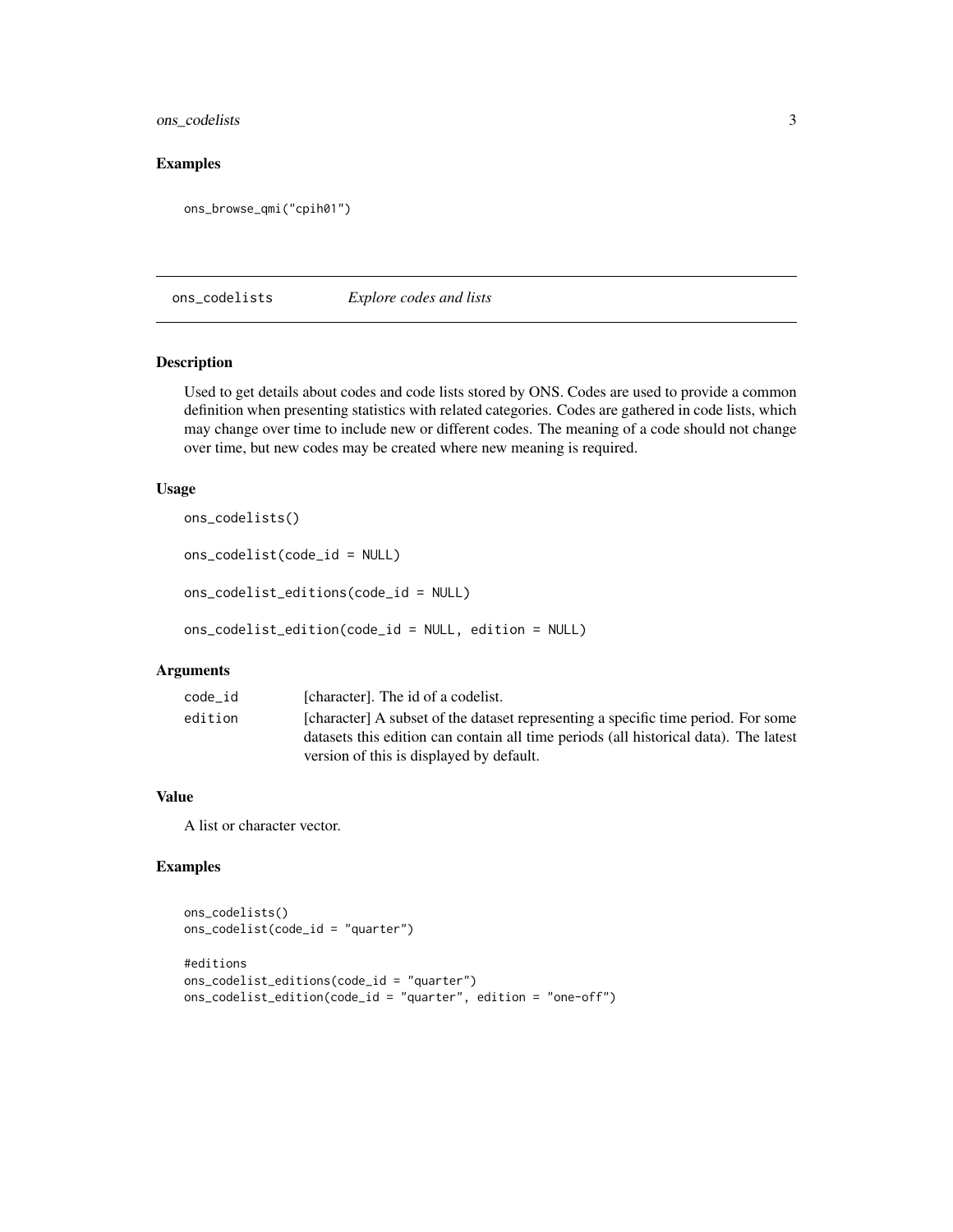<span id="page-3-0"></span>

#### Description

Used to get details about codes and code lists stored by ONS. Codes are used to provide a common definition when presenting statistics with related categories. Codes are gathered in code lists, which may change over time to include new or different codes. The meaning of a code should not change over time, but new codes may be created where new meaning is required.

#### Usage

```
ons_codes(code_id = NULL, edition = NULL)
ons_code(code_id = NULL, edition = NULL, code = NULL)
ons_code_dataset(code_id = NULL, edition = NULL, code = NULL)
```
#### Arguments

| code_id | [character]. The id of a codelist.                                                                                                                                                                                    |
|---------|-----------------------------------------------------------------------------------------------------------------------------------------------------------------------------------------------------------------------|
| edition | [character] A subset of the dataset representing a specific time period. For some<br>datasets this edition can contain all time periods (all historical data). The latest<br>version of this is displayed by default. |
| code    | [character] The ID of the code within a code list.                                                                                                                                                                    |

#### Value

A list or character vector.

#### Examples

```
#codes
ons_codes(code_id = "quarter", edition = "one-off")
ons_code(code_id = "quarter", edition = "one-off", code = "q2")
ons_code_dataset(code_id = "quarter", edition = "one-off", code = "q2")
```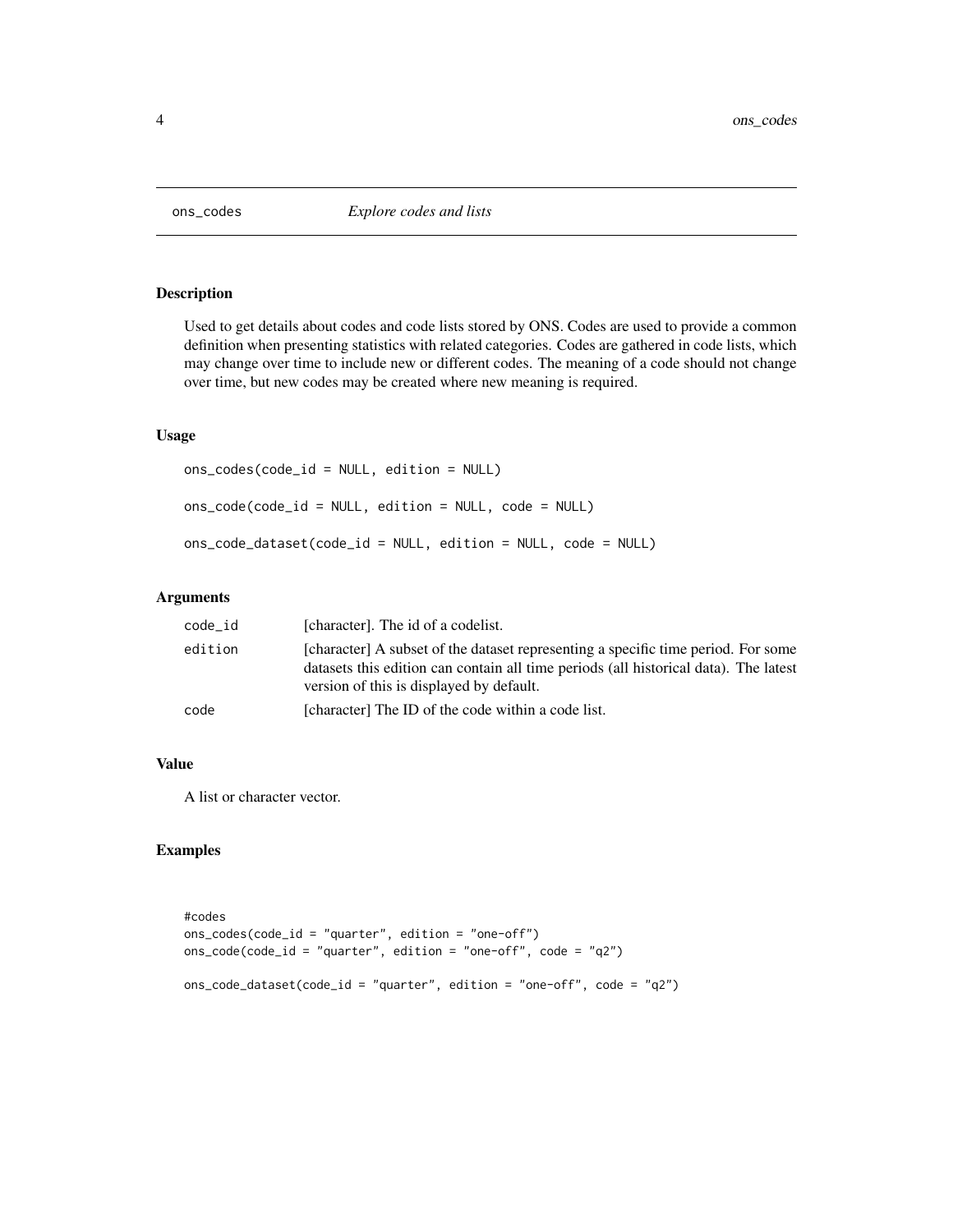<span id="page-4-0"></span>ons\_datasets *ONS Datasets*

#### **Description**

A grouping of data (editions) with shared dimensions, for example Sex, Age and Geography, and all published history of this group of data. The options in these dimensions can change over time leading to separate editions. For example: Population Estimates for UK, England and Wales, Scotland and Northern Ireland.

#### Usage

ons\_datasets()

ons\_ids()

#### Value

A tibble with the datasets.

#### Examples

# Find all the information about the data ons\_datasets() # Just the ids ons\_ids()

ons\_desc *Description of the Dataset*

#### Description

This function provides a description of the important information about a dataset.

#### Usage

ons\_desc(id = NULL)

#### Arguments

id [character] Id that represents a dataset.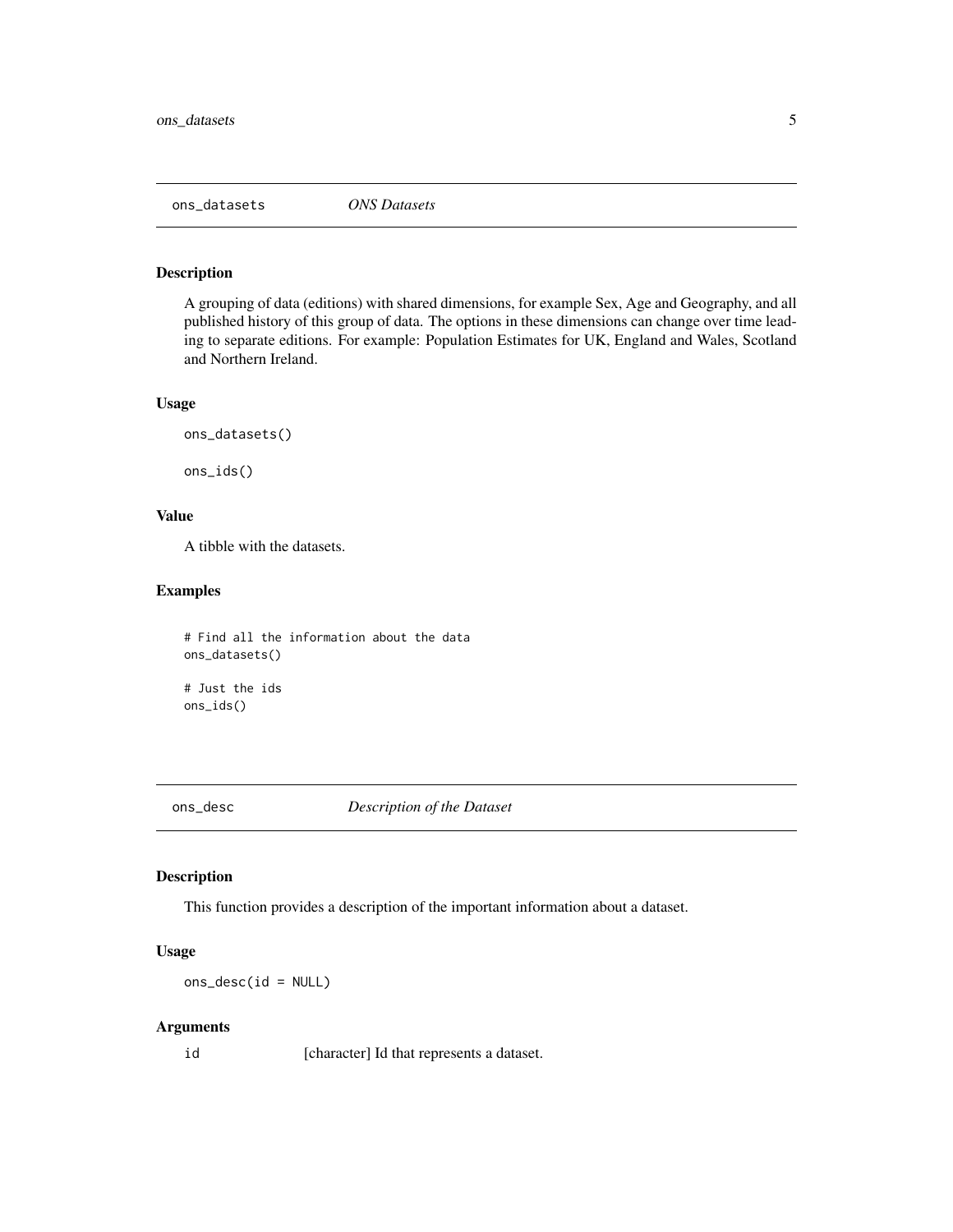#### <span id="page-5-0"></span>Value

A description of the requested dataset.

#### See Also

ons\_meta()

#### Examples

ons\_desc("cpih01")

#### ons\_extra *Access dataset's additional information*

#### Description

Data in each version is broken down by dimensions, and a unique combination of dimension options in a version can be used to retrieve observation level data.

#### Usage

```
ons_dim(id = NULL, edition = NULL, version = NULL)
ons_dim_opts(
 id = NULL,edition = NULL,
 version = NULL,
 dimension = NULL,
 limit = NULL,
```
offset = NULL  $\mathcal{L}$ 

ons\_meta(id = NULL, edition = NULL, version = NULL)

#### Arguments

| id        | [character] Id that represents a dataset.                                                                                                                                                                             |
|-----------|-----------------------------------------------------------------------------------------------------------------------------------------------------------------------------------------------------------------------|
| edition   | [character] A subset of the dataset representing a specific time period. For some<br>datasets this edition can contain all time periods (all historical data). The latest<br>version of this is displayed by default. |
| version   | [character] A specific instance of the edition at a point in time. New versions can<br>be published as a result of corrections, revisions or new data becoming available.                                             |
| dimension | [character]                                                                                                                                                                                                           |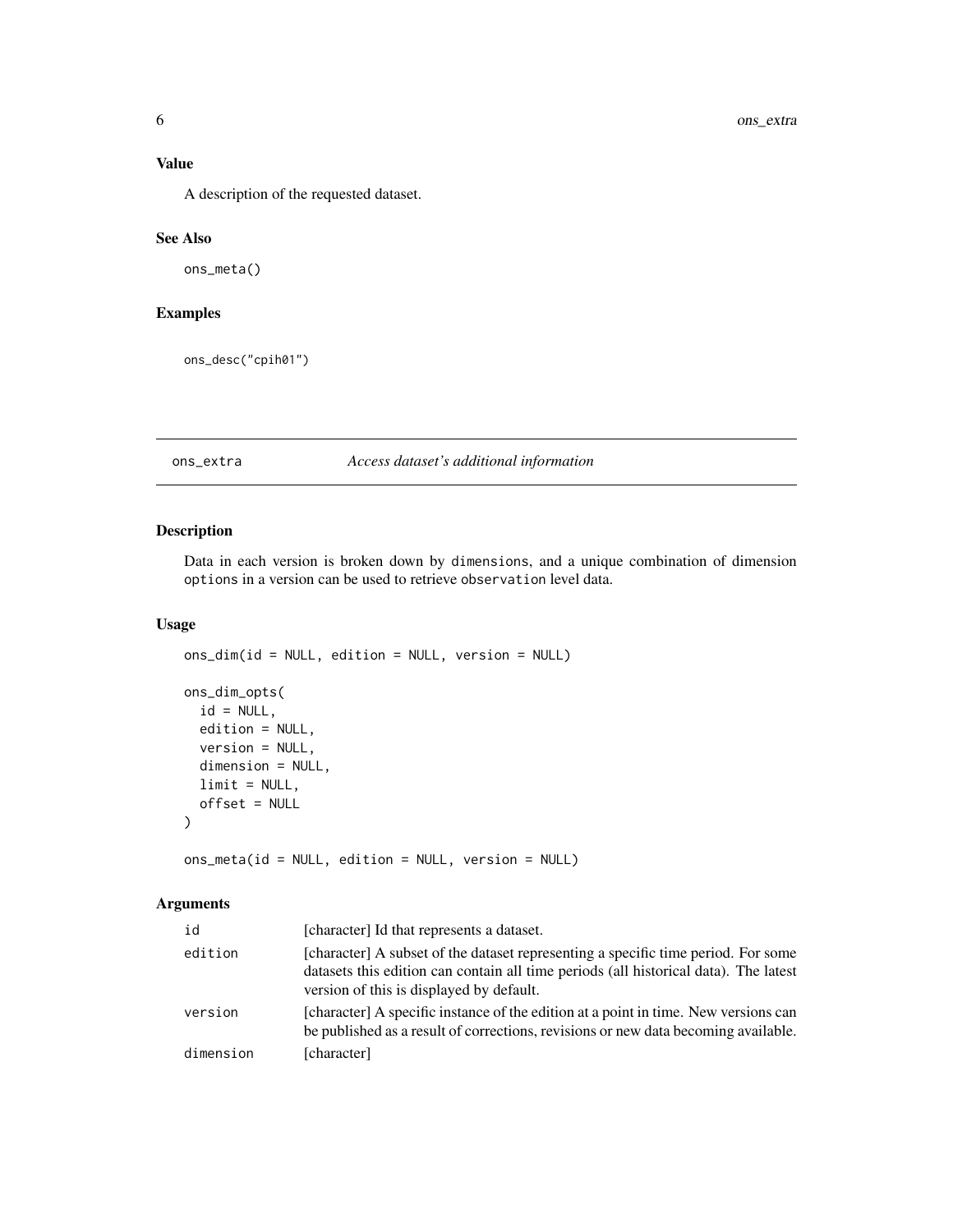#### <span id="page-6-0"></span>ons\_get 7

| limit  | [numeric(1): NULL] Number of records to return. By default is NULL, which                                                                                           |
|--------|---------------------------------------------------------------------------------------------------------------------------------------------------------------------|
|        | means that the defaults of the ONS API are used. You can set it to a number to                                                                                      |
|        | request more (or less) records, and also to Inf to request all records.                                                                                             |
| offset | [numeric(1): NULL] The position in the dataset of a particular record. By spec-<br>if ying offset, you retrieve a subset of records starting with the offset value. |
|        | Offset normally works with length, which determines how many records to                                                                                             |
|        | retrieve starting from the offset.                                                                                                                                  |

#### Value

A character vector.

#### Examples

```
ons_dim(id = "cpih01")
ons_dim_opts(id = "cpih01", dimension = "time")
ons_meta(id = "cpih01")
```
#### ons\_get *Download data from ONS*

#### Description

This functions is used to find information about data published by the ONS. Datasets are published in unique versions, which are categorized by edition. Available datasets are given an id. All available id can be viewed with ons\_ids().

#### Usage

```
ons_get(
  id = NULL,edition = NULL,
 version = NULL,
 ons_read = getOption("onsr.read"),
  ...
\mathcal{L}ons_get_obs(id = NULL, edition = NULL, version = NULL, ...)
```
#### Arguments

| id      | [character] Id that represents a dataset.                                                                                                                                                                             |
|---------|-----------------------------------------------------------------------------------------------------------------------------------------------------------------------------------------------------------------------|
| edition | [character] A subset of the dataset representing a specific time period. For some<br>datasets this edition can contain all time periods (all historical data). The latest<br>version of this is displayed by default. |
|         |                                                                                                                                                                                                                       |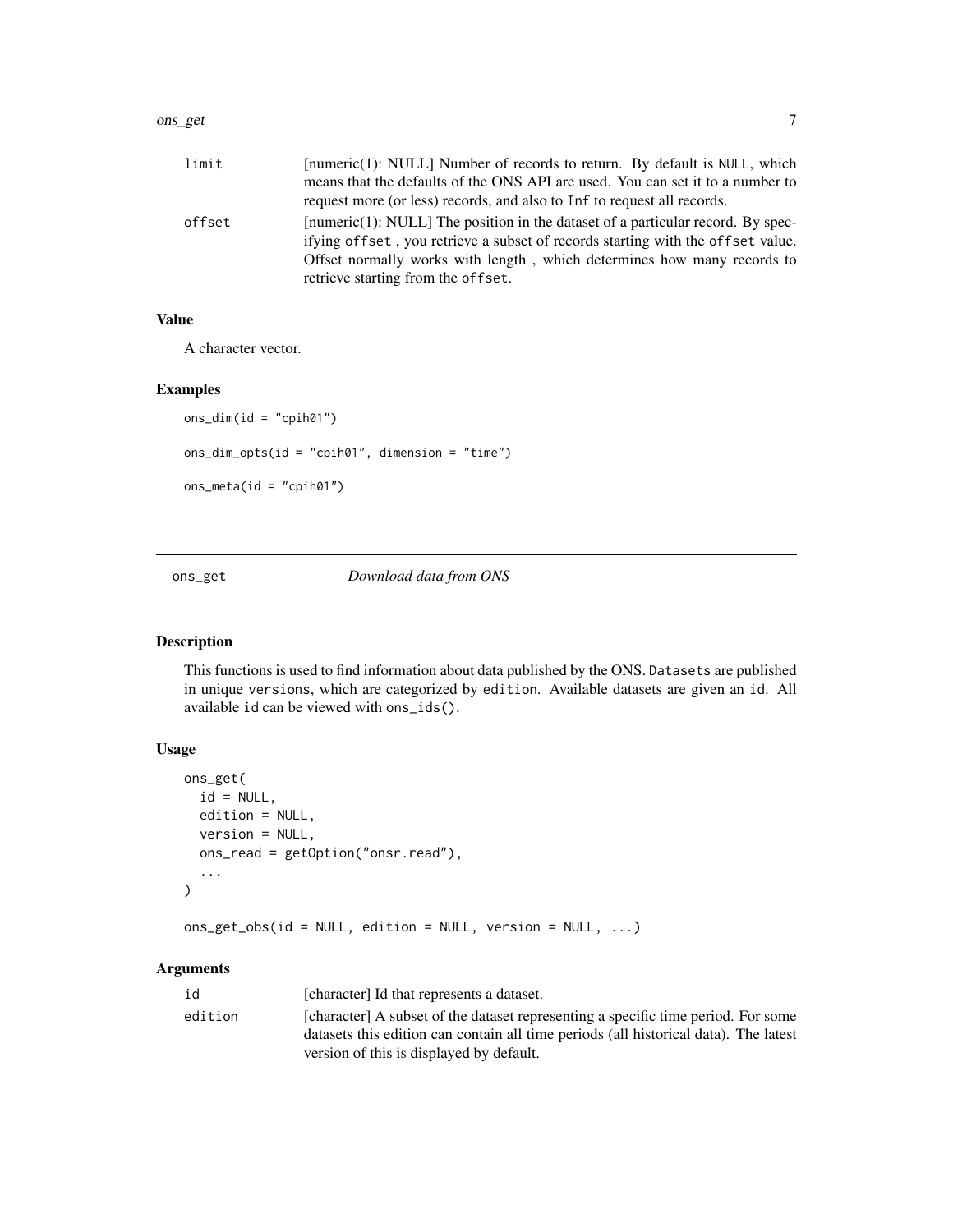<span id="page-7-0"></span>

| version  | [character] A specific instance of the edition at a point in time. New versions can |
|----------|-------------------------------------------------------------------------------------|
|          | be published as a result of corrections, revisions or new data becoming available.  |
| ons_read | [character]. Reading backend, one of readr, data, table or vroom.                   |
| .        | Further arguments passed on the methods.                                            |

#### Value

A tibble with the dataset in tidy format.

#### Examples

```
ons_get(id = "cpih01")
# Same dataset but older version
ons\_get(id = "cpih01", version = "5")# Take only specific observations
ons_get_obs("cpih01", geography = "K02000001", aggregate = "cpih1dim1A0", time = "Oct-11")
# Or can use a wildcard for the time
ons_get_obs("cpih01", geography = "K02000001", aggregate = "cpih1dim1A0", time = "*")
```

| ons_latest | Latest info on ONS Datasets |
|------------|-----------------------------|
|            |                             |

#### Description

This functions are used to access the latest href, version and edition of a dataset.

#### Usage

```
ons_latest_href(id = NULL)
```
ons\_latest\_version(id = NULL)

ons\_latest\_edition(id = NULL)

#### Arguments

id [character] Id that represents a dataset.

#### Value

An atomic character vector with the latest info.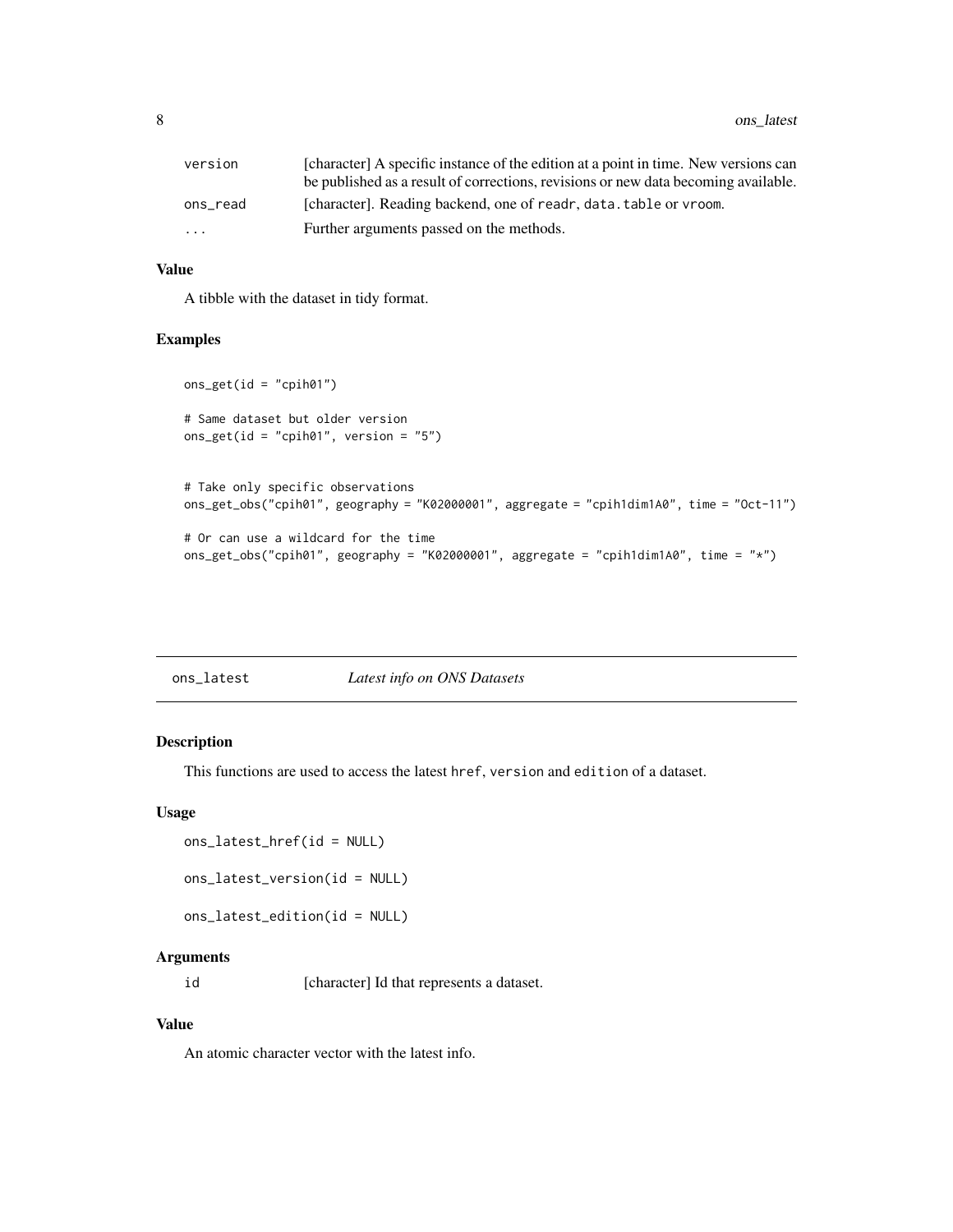### <span id="page-8-0"></span>ons\_search 9

### Examples

```
ons_latest_href("cpih01")
ons_latest_version("cpih01")
ons_latest_edition("cpih01")
```
ons\_search *Search for a Dataset*

### Description

Search for a Dataset

#### Usage

```
ons_search(id, edition = NULL, version = NULL, name = NULL, query = NULL)
```
#### Arguments

| id      | [character] Id that represents a dataset.                                                                                                                                                                             |
|---------|-----------------------------------------------------------------------------------------------------------------------------------------------------------------------------------------------------------------------|
| edition | [character] A subset of the dataset representing a specific time period. For some<br>datasets this edition can contain all time periods (all historical data). The latest<br>version of this is displayed by default. |
| version | [character] A specific instance of the edition at a point in time. New versions can<br>be published as a result of corrections, revisions or new data becoming available.                                             |
| name    | [character]. The name of dimension to perform the query. Available dimensions<br>for a specific id at ons_dim().                                                                                                      |
| query   | [character]. The query.                                                                                                                                                                                               |

#### Value

A data.frame.

#### Examples

```
ons_dim("cpih01")
ons_search("cpih01", name = "aggregate", query = "cpih1dim1A0")
```